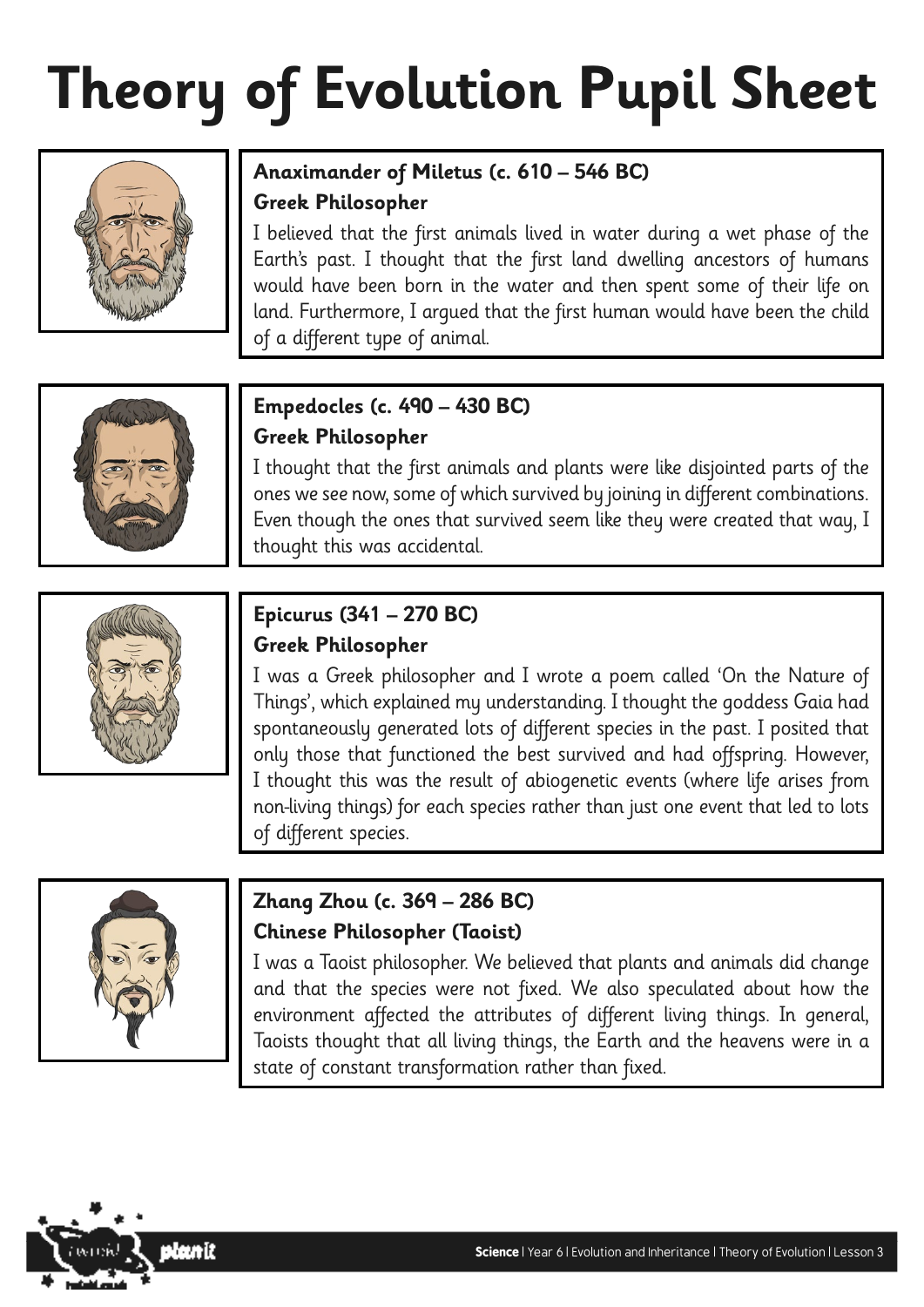

#### **Augustine of Hippo (354 - 430) Bishop and Theologian**

I was a Catholic bishop and a theologian (someone who studies the idea of God and the nature of religious ideas). I wrote a book called 'De Genesi ad litteram' which means 'On the Literal Meaning of Genesis'. Genesis is a chapter about how life began, which is part of both the Jewish Torah and the Christian Bible.

I thought that Genesis should not be taken literally. I believed that God created life but that living things had been transformed slowly over time. I also thought that certain creatures were not formed on the fifth and sixth day, rather insects, worms and spiders had originated later from rotting remains of animals.



#### **Al-Jahiz (776 – 868) Arab Prose Writer**

I noticed patterns of how animals preyed on those who were weaker than them but were in turn eaten by animals who were stronger. I argued that all animals struggled for existence, resources, to breed and avoid being eaten. Those that were successful were better able to survive.



#### **Tusi (1201 – 1274) Persian Scholar**

I put forward a basic theory of evolution of species almost 600 years before Darwin! I believed that the universe consisted of equal and similar elements. Internal changes occurred and these elements developed faster and became different to each other. These changed over time to develop in minerals that developed into three types of living things – plants, animals and humans.

I believed that those organisms that could gain new features could gain an advantage over those that did not.

In terms of living things, I thought that some animals were more advanced than others and that humans developed from those advanced animals. I argued that humans came from apes that lived in Western Sudan (in Africa).



slanit

#### **Ibn Khaldun (1332 - 1406)**

#### **Arab Historian**

I argued that humans developed from the world of monkeys by a process that led to numerous species. I thought that the cleverness and perception of monkeys was transformed into the human ability to think and reflect. I believed that all animals and plants were connected to others in this way. Living things were able to transform from one thing to another.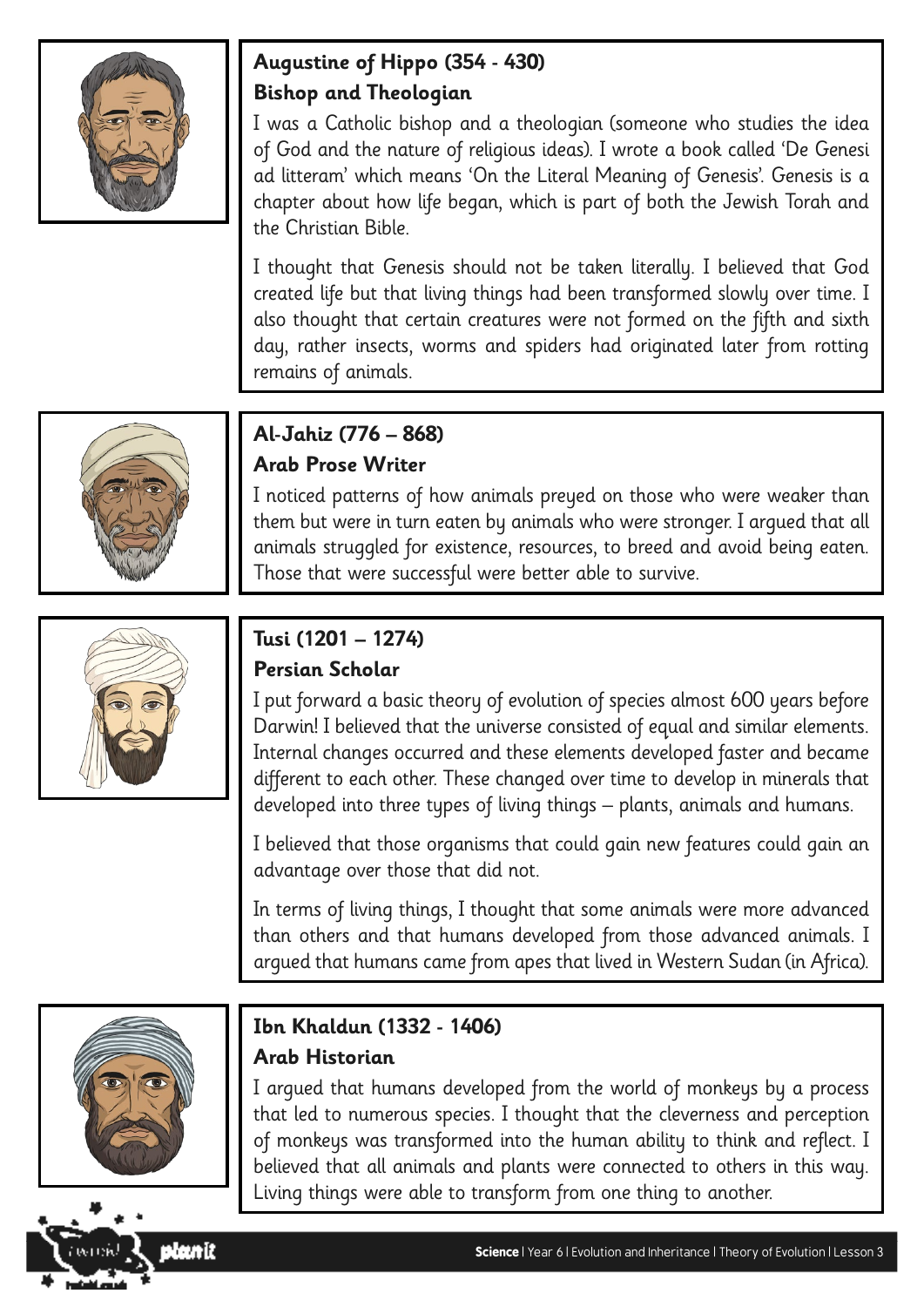

#### **Pierre Louis Maupertuis (1698 - 1759) French Mathematician and Philosopher**

I was a French mathematician and philosopher. I thought that natural modifications occur when living things reproduce and this can result in new varieties of the living thing as well as lead to new species.



#### **Georges-Louis Leclerc (1707 – 1788) French Philosopher**

I believed that many of the species were actually just varieties of an animals which had been modified from the original animal due to environmental factors. For example, I believed that lions, tigers, leopards and house cats all had a common ancestor. I also thought that all the mammals had descended from as few as 38 original animal types.

I studied and compared the skeletons of different animals, including humans and apes but did not believe that they did have a common ancestor.



#### **Erasmus Darwin (1731 - 1802) English Physician**

I am Charles Darwin's grandfather. I was a physiologist and physician. I wrote a book called 'Zoonomia' in which I said that 'one and the same kind of living filament is and has been the cause of all organic life'. That is to say that all living things have a common ancestor. I also believed that the strongest and most active animals would reproduce and as a result the species would be improved.

My book was very radical and controversial. I was banned by the Vatican as my views suggested that living things were not created by a god.



#### **Jean Baptiste Lamarck (1744 – 1829) French Naturalist**

I thought that transmutation of species did occur (transmutation was the word we used before it started to be called evolution). I thought that living things inherited traits that enabled them to adapt better to their environment. I did not have the evidence to really support my idea. Also, I did not think that all living things shared a common ancestor.

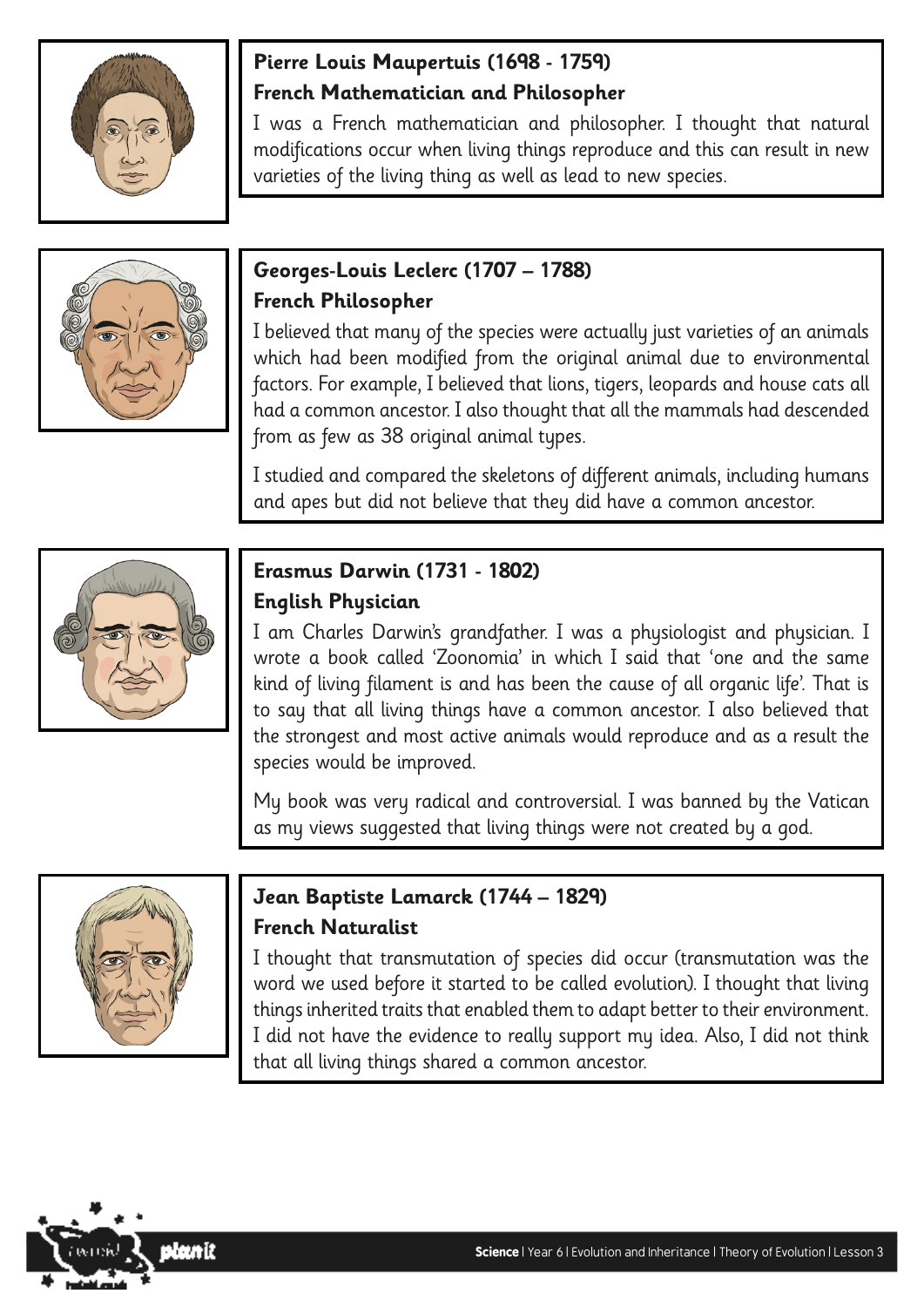

#### **Thomas Robert Malthus (1766 – 1834) English Cleric and Scholar**

I wrote about population (the number of people), not transmutation or evolution. However, my books were widely read and influenced scholars of other fields. This included the idea that if populations grew then they would struggle to survive as food would become scarcer. In this case, some would die of disease or hunger, which would lead to a decrease in the population. While I was talking about humans, this idea was applied to all living things by Darwin and Wallace.



#### **Robert Edmond Grant (1793 – 1874) British Anatomist**

I was very influenced by Lamarck's work on transmutation and evolutionism. I proposed that animals and plants had a common evolutionary start point from which they then diverged. I was one of Charles Darwin's professors at the University of Edinburgh. It is here that he started to read books about transmutation and learnt previous ideas about the evolution of life.



#### **Robert Chambers (1802 – 1871) Scottish Geologist and Publisher**

I wrote a book anonymously (which means that no-one knew it was my book) called 'Vestiges of the Natural History of Creation', in which I proposed that the Solar System and Earth evolved, as well as living things on Earth. I had investigated fossils and believed that all living things branched off to become different species, including humans. While a lot of people debated my ideas, there were many who disagreed with them.



#### **Charles Darwin (1809 – 1882) Charles Darwin - young English Naturalist and Geologist**

From a young age I was fascinated by living things and studied them. I trained to be a doctor but could not deal with all the blood!! So I studied plants and animals instead. When I was 22 years old I was able to go on the most fascinating journey to the Galapagos Islands, which took 5 years! It was in the Galapagos Islands that I studied different animals and started to come up with my greatest theory: the theory of evolution. It was the different types of finches (and nightingales) that really got me thinking. Let's go through this step by step. (Read **Galapagos Finches** slides on Lesson Presentation).